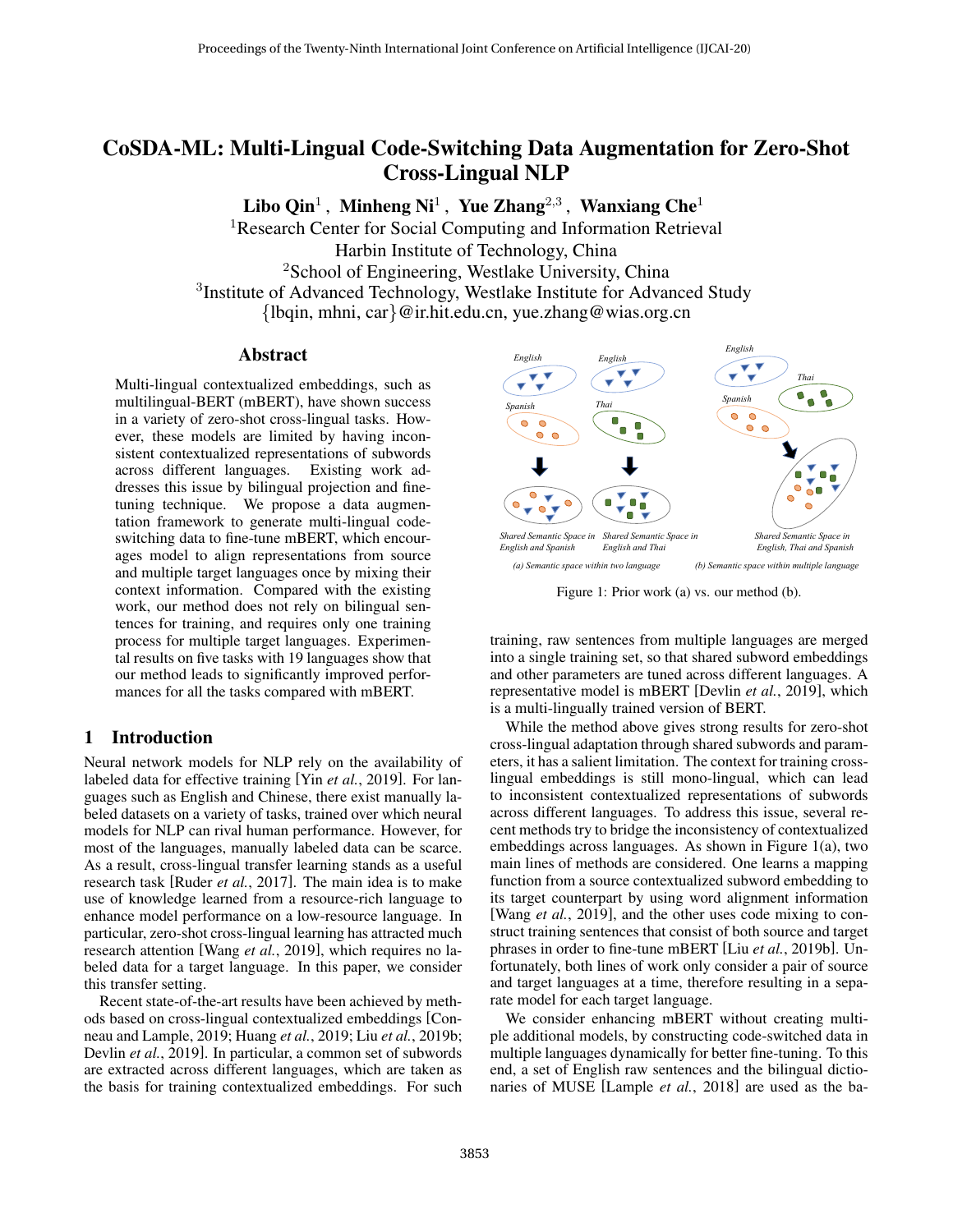<span id="page-1-0"></span>

Figure 2: Augmentation process. The source language sentences (a), the sentence selection step (b), the token selection step (c) and the replacement selection step (d) (different shades yellow colors in (d) represent different languages translation).

sis. As shown in Figure [2,](#page-1-0) three data augmentation steps are taken. First, a set of sentences is randomly selected for code mixing. Second, a set of words is randomly chosen in each sentence for being replaced with the translation words in a different language. Third, for each word to translate, a target language is randomly selected. The above procedure is dynamically executed on a batch level, for fine-tuning mBERT. The intuition is to help the model automatically and implicitly align the replaced word vectors in the source and all target languages by mixing their context information.

Compared with existing methods, our method has the following advantages. First, the resulting model is as simple to use as mBERT, without the need to know the test language before hand. In addition, one training process is used for all different target languages. Second, unlike most existing methods, our method does not rely on parallel sentences, which is especially practical for low-resource languages. Third, the method is dynamic in the sense that a different set of codeswitched sentences is constructed in each batch during training, therefore increasing the distribution of data instances [Liu *et al.*[, 2019a\]](#page-7-4). Finally, contextualized embeddings for all the languages are aligned into the same space while prior work can only align representation in source and one target language for each language. This advantage is demonstrated in Figure [1](#page-0-0) (b).

We conduct experiments on five zero-shot cross-lingual tasks: natural language inference, sentiment classification, document classification, natural language understanding and dialogue state tracking. Results show that our method leads to significantly improved performances for all the tasks compared with mBERT. In addition, our method also outperforms the existing enhancement methods over multi-lingual contextualized representation methods mentioned earlier. Finally, we find that our method is particularly helpful for small datasets. For some tasks, our model gives the best results with only 1/10 English training data. All codes are publicly available at: [https://github.com/kodenii/CoSDA-ML.](https://github.com/kodenii/CoSDA-ML)

### 2 Background

In this section, we will describe the background of mBERT as well as how to apply mBERT for cross-lingual classification tasks and sequence labeling tasks.

#### <span id="page-1-1"></span>2.1 mBERT

mBERT follows the same model architecture and training procedure as BERT [\[Devlin](#page-6-2) *et al.*, 2019]. It adopts a 12 layer Transformer, but instead of training only on monolingual English data, it is trained on the Wikipedia pages of 104 languages with a shared word piece vocabulary, which allows the model to share embeddings across languages.

#### 2.2 Fine-tuning mBERT for Classification

Given an input utterance  $s = (s_1, s_2, ..., s_n)$  from a source language (i.e., English), we first construct the input sequence by adding specific tokens  $s =$  $([CLS], s_1, s_2, ..., s_n, [SEP]),$  where  $[CLS]$  is the special symbol for representing the whole sequence, and [SEP] is the special symbol to separate non-consecutive token sequences [\[Devlin](#page-6-2) *et al.*, 2019]. mBERT takes the constructed input sequence of no more than 512 tokens and outputs the representation of the sequence  $h = (h_{\text{CLS}}, h_1, \ldots, h_n, h_{\text{SEP}}).$ 

For classification tasks, mBERT takes  $h_{\text{CLS}}$  into a classification layer to find the label  $c$ :

$$
c = \text{softmax}(\boldsymbol{W}\boldsymbol{h}_{\text{CLS}} + \boldsymbol{b}), \tag{1}
$$

where  $W$  is a task-specific parameter matrix. We fine-tune all the parameters of mBERT as well as  $W$  jointly by maximizing the log-probability of the correct label.

### 2.3 Fine-tuning mBERT for Sequence Labeling

For sequence labeling tasks, we feed the final hidden states of the input tokens into a softmax layer to classify the tokens. Note that BERT produces embeddings in the wordpiece-level with WordPiece tokenization. We use the hidden state corresponding to the first sub-token as input to classify a word.

$$
\mathbf{y}_n = \text{softmax}(\mathbf{W}^s \mathbf{h}_n + \mathbf{b}^s), \tag{2}
$$

where  $h_n$  is the first sub-token representation of word  $x_n$ .

### 2.4 Zero-Shot Cross-Lingual Adaption

The baseline mBERT models, trained on the source language classification and sequence labeling tasks, perform *zero-shot* cross-lingual transfer tasks by directly being used for the target language. We assume that there are labeled training data for each task in English, and transfer the trained model to a target language without labeled training data.

### 3 Method

Our method enhances mBERT in [§2.1.](#page-1-1) In this section, we first describe the overall training process ([§3.1\)](#page-1-2). Then, we explain our augmentation algorithm in detail ([§3.2\)](#page-2-0). Finally, we introduce the conducted tasks and their input construction for mBERT  $(\S 3.3)$ .

#### <span id="page-1-2"></span>3.1 Training and Adaptation

Our framework performs the cross-lingual tasks in two steps: Fine-tuning mBERT with augmented multi-lingual codeswitch data and applying it for zero-shot testing, which is illustrated in Figure [3.](#page-2-2) Given a batch of training data  $S =$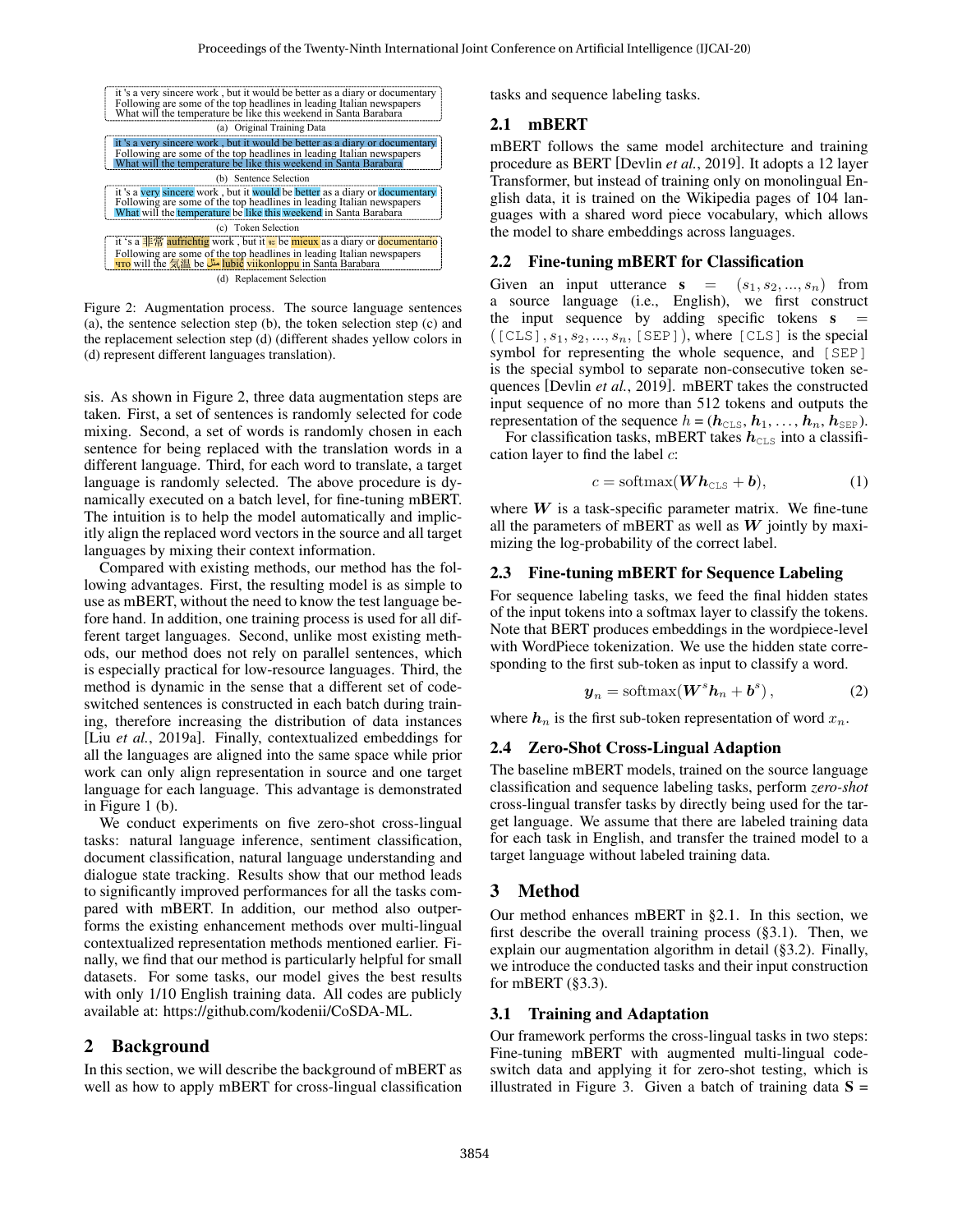Algorithm 1: Multi-lingual code-switching data augmentation framework.

**Input:** source language training data:  $S = \{S^{(n)}\}_{n=1}^N$ ; a set of bilingual dictionaries: dict; {sentence, token} replacement ratio:  $\{\alpha, \beta\}$ ; target language sets: LAN Output: multi-lingual code-switching training data:  $\mathbf{T} = \{\mathbf{t}^{(n)}\}_{n=1}^N.$ 1 for  $n \leftarrow 1...N$  do 2 **if**  $random() < \alpha$  then  $\overline{\mathbf{3}}$   $\vert \overline{\mathbf{4}} \leftarrow 0$ ; 4 | t  $\mathbf{t}^{(n)} \leftarrow \emptyset$ :  $\mathsf{s}$  | while  $s_i^n \neq \textit{[SEP]}$  do 6 **i** if  $random() < \beta$  then  $\tau$  | | |  $tgt \leftarrow random(LAN);$  $\begin{array}{c|c|c|c|c|c} \hline \hspace{1.5cm} \textbf{8} & \hspace{1.5cm} & \hspace{1.5cm} & \hspace{1.5cm} & \hspace{1.5cm} & \hspace{1.5cm} & \hspace{1.5cm} & \hspace{1.5cm} & \hspace{1.5cm} & \hspace{1.5cm} & \hspace{1.5cm} \end{array}$  $i^{\{n\}} \leftarrow dict_{src}^{tgt}[s_i^n];$  $9$  else <sup>10</sup> s n <sup>i</sup> ← s n i ;  $11$  end  $12$  t  $^{(n)}\leftarrow \mathbf{t}^{(n)}\cup \{s_i^n\};$ 13  $\vert \vert \vert i \leftarrow i + 1;$  $14$  end <sup>15</sup> else  $\mathbf{16} \quad | \quad \mathbf{t}^{(n)} \leftarrow \mathbf{s}^{(n)};$ 17 end <sup>18</sup> end

<span id="page-2-3"></span> $\{s^{(n)}\}_{n=1}^N$  from a source language, the dynamic augmentation generator adopts Algorithm [1](#page-2-3) to generate code-switched training data for fine-tuning mBERT. Formally, the procedure can be written as:

$$
T = \text{Generator}(S), \tag{3}
$$

$$
out = \text{ Fine-tune}(mBERT, \mathbf{T}), \tag{4}
$$

where T represents the generated code-switched data, *out* denotes the output of all tasks. In zero-shot test, the fine-tuned mBERT is used directly for target languages.

### <span id="page-2-0"></span>3.2 Data Augmentation Algorithm

The augmentation method consists of three steps, including sentence selection, word selection and replacement selection.

- (i) Sentence Selection: Given a batch of training data S, we randomly select sentences for generating code-switched sentences. The unselected sentences keep in the original language. Take the sentences in Figure [2\(](#page-1-0)b) for example, we randomly select the first and the third sentence while leaving the second sentence unchanged;
- (ii) **Token Selection:** For each selected sentences in the sentence selection step, we randomly choose words to translate. Take the example in Figure [2\(](#page-1-0)c). The word "*very*" in first sentence and "*What*" in third sentence are chosen;
- (iii) Replacement Selection: After obtaining the selected word, we randomly choose a target language according to a bilingual-dictionary. As shown in Figure [2](#page-1-0) (d), different target languages can be mixed in the code-switch

<span id="page-2-2"></span>

Figure 3: Illustration of our training and zero-shot test process with multi languages. Red color denotes Chinese and blue color denotes German. Better viewed in color.

generated data. It is worth noticing that words in the source language can have multiple translations in the target language. In this case, we randomly choose any of the multiple translations as the replacement target language word. Though we cannot guarantee that this is the correct word-to-word translation in the context, we can consider it as one of the data augmented strategy for our tasks.

Algorithm [1](#page-2-3) shows pseudocode for the multi-lingual codeswitching code augmentation process, where lines 1-2 denote the sentence selection step, lines 3-6 denote the word selection and lines 7-11 denote the replacement selection step.

In addition, the augmentation steps are performed per batch dynamically and the model trains with different augmented data in each batch, which can increase the distribution of data instances [Liu *et al.*[, 2019a\]](#page-7-4). Intuitively, training with augmented code-switched data can make model automatically align the replaced word in the target language and the original word in a source language into a similar vector space according to their similar context information.

### <span id="page-2-1"></span>3.3 Tasks

Natural Language Inference. We use XNLI [\[Conneau](#page-6-4) *et al.*[, 2018\]](#page-6-4), which covers 15 languages for natural language inference. We feed a pair of sentences directly into the mBERT encoder and a task-specific classification layer is used for classification. Models are evaluated by the classification accuracy (ACC).

Sentiment Classification. Following [Barnes](#page-6-5) *et al.* [\[2018\]](#page-6-5), we use the OpeNER English and Spanish datasets, and the MultiBooked Catalan and Basque datasets. We directly provide the sentence to mBERT encoder and the specific [CLS] representation is fed into a linear layer for classification. Models are evaluated by the macro F1.

Document Classification. We use MLDoc [\[Schwenk and](#page-7-5) [Li, 2018\]](#page-7-5) for document classification, which includes a balanced subset size of the Reuters corpus covering 8 languages for document classification. Similar to sentiment classification, we also directly provide the document to mBERT encoder, and the specific [CLS] representation is fed into a linear layer for classification. Models are evaluated by classification accuracy (ACC).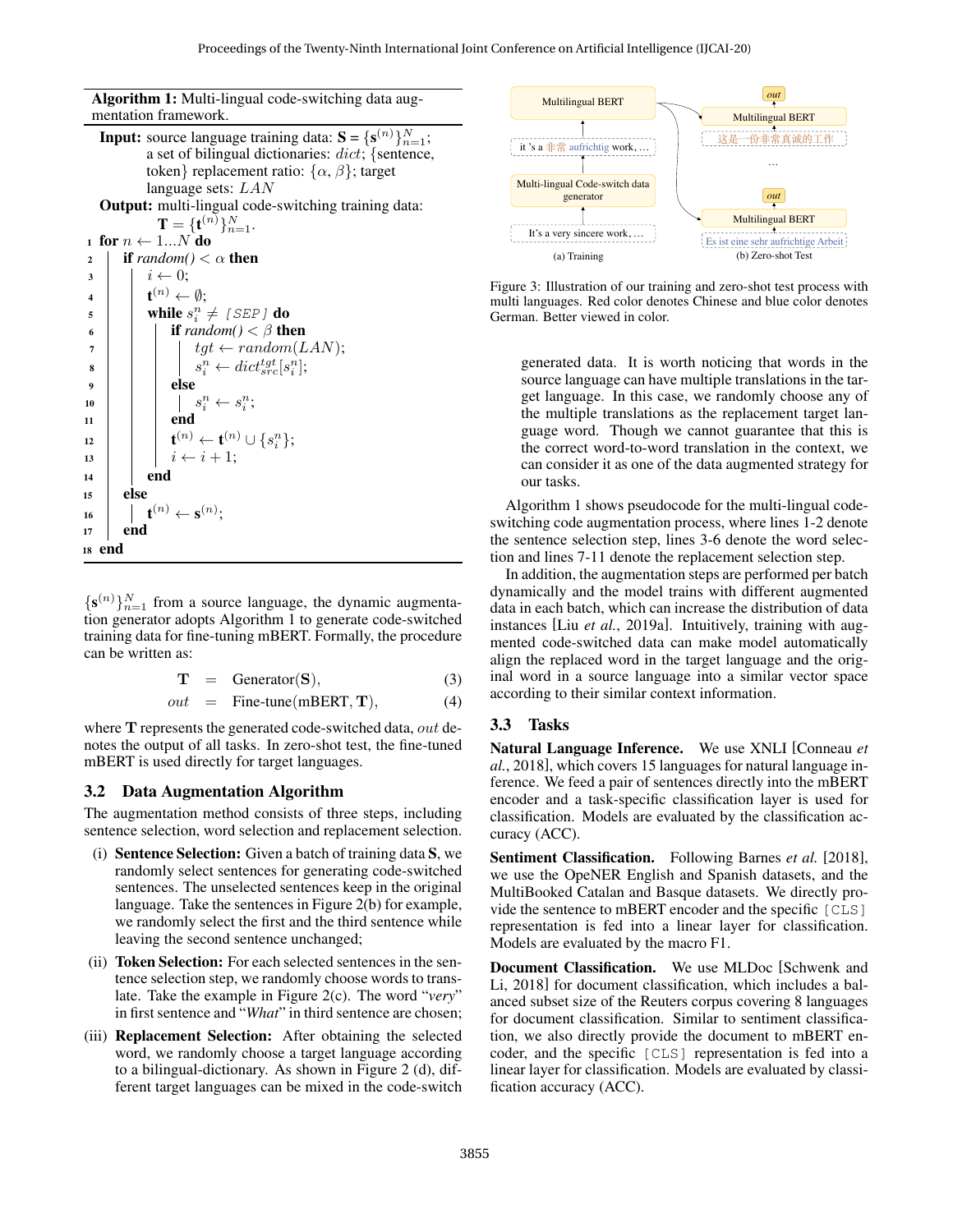<span id="page-3-1"></span><span id="page-3-0"></span>

| Model                           | en    |       | es    | de      | el    | bg      | ru      | tr      | ar      | vi      | th      | zh      | hi      | <b>SW</b> | <b>ur</b> | Average |
|---------------------------------|-------|-------|-------|---------|-------|---------|---------|---------|---------|---------|---------|---------|---------|-----------|-----------|---------|
| Artetxe and Schwenk [2018]      | 73.9  | 71.9  | 72.9  | 72.6    | 73.1  | 74.2    | 71.5    | 69.     | 71.4    | 72.0    | 69.2    |         | 65.5    | 62.2      | 61.0      | 70.2    |
| XLM [Conneau and Lample, 2019]  | 84.   |       | 78.0  | 75.0    | 74.   | 75.1    | 72.4    | 70.0    | 70.6    | 71.5    | 68.3    | 73.2    | 66.     | 67.5      | 62.2      | 72.4    |
| $+CoSDA-ML$                     | 84.4* | 79.0* | 70 2* | $77.9*$ | 76.8* | $77.6*$ | $75.7*$ | $72.6*$ | $73.4*$ | $75.3*$ | $72.6*$ | $75.1*$ | $71.2*$ | 70.0*     | 68.3*     | $75.3*$ |
| mBERT from Wu and Dredze [2019] | 82.   | 73.8  | 74.3  | 71.     | 66.4  | 68.9    | 69.0    | 61.6    | 64.9    | 69.5    | 55.8    | 69.3    | 60.0    | 50.4      | 58.0      | 66.3    |
| $+C0SDA-ML$                     | 82.9  | 76.   | 76.9  | 74.     | 70.9  | 72.7    | 73 2    | 63.9    | 68.0    | 73.6    | 59.8    | 73.8    | 65.5    |           | 62.3      | 69.7    |

Table 1: Natural Language Inference experiments.

| Model                          | es      |         | eu      |         | ca      |         |  |
|--------------------------------|---------|---------|---------|---------|---------|---------|--|
|                                | 2-Class | 4-Class | 2-Class | 4-Class | 2-Class | 4-Class |  |
| BLSE [Barnes et al., 2018]     | 74.6    | 41.2    | 69.3    | 30.0    | 72.9    | 35.9    |  |
| XLM [Conneau and Lample, 2019] | 86.1    | 32.9    |         |         |         |         |  |
| $+CLCSA$                       | 91.3    | 46.8    |         |         |         |         |  |
| mBERT [Devlin et al., 2019]    | 93.1    | 51.0    | 73.1    | 35.1    | 83.5    | 52.3    |  |
| $+CLCSA$                       | $95.2*$ | 57.9*   | $85.7*$ | 55.6*   | 88.7*   | $64.3*$ |  |

Table 2: Sentiment classification experiments.

Dialogue State Tracking (DST). Following prior work [Liu *et al.*[, 2019b\]](#page-7-3), we use the Multilingual WOZ 2.0 dataset [Mrkšić et al.[, 2017\]](#page-7-7), which includes German and Italian languages. DST aims to predict the slot-value pair given a current utterance and the previous system acts. It can be viewed as a collection of binary prediction problems by using a distinct estimator for each slot-value pair [Chen *et al.*[, 2018\]](#page-6-7). We concatenate the current utterance and the previous system act for input into mBERT and obtain the [CLS] representation. We also feed each slot-value pair into mBERT and obtain another [CLS] representation. Finally, the two representations are provided to the classification layer to decide whether it should be selected. Similar to prior work, we use the turnlevel request tracking accuracy, joint goal tracking accuracy and the slot tracking accuracy for evaluation.

Spoken Language Understanding. We follow [Schuster](#page-7-8) *et [al.](#page-7-8)* [\[2019b\]](#page-7-8) and use the cross-lingual spoken language understanding dataset, which contains English, Spanish and Thai. We adopt a joint model which provides the utterance for mBERT and the [CLS] is used for intent detection. The token representations are used for slot prediction as local classifier task on each word, which can be treated as a sequence labeling task. Intent detection is evaluated by the classification accuracy (ACC) and slot filling is evaluated by F1 score.

## 4 Experiments

We evaluate the effectiveness of our proposed method across 19 languages on five tasks. In addition to mBERT, we also conduct all experiments on the recent strong pre-trained cross-lingual model (XLM) [\[Conneau and Lample, 2019\]](#page-6-0). XLM outperforms mBERT on XNLI tasks, but underperforms mBERT for some other tasks [Liu *et al.*[, 2019b\]](#page-7-3). We choose it as a secondary baseline for verifying the generalizability of our augmentation method.

### 4.1 Experimental Settings

For all tasks, no preprocessing is performed except tokenization of words into subwords with WordPiece. Following [De](#page-6-2)vlin *[et al.](#page-6-2)* [\[2019\]](#page-6-2), we use WordPiece embeddings with a 110k token vocabulary. We use the base case multilingual BERT (mBERT), which has  $N = 12$  attention heads and  $M = 12$ Transformer blocks. In fine-tuning, we select the best hyperparameters by searching a combination of batch size, learning rate, the number of fine-tuning epochs and replacement ratio with the following range: learning rate  $\{1 \times 10^{-6}, 2 \times$  $10^{-6}$ ,  $3 \times 10^{-6}$ ,  $4 \times 10^{-6}$ ,  $5 \times 10^{-6}$ ,  $1 \times 10^{-5}$ }; batch size {8, 16, 32}; number of epochs: {4, 10, 20, 40, 100}; token and sentence replacement ratio:  $\{0.4, 0.5, 0.6, 0.8, 0.9, 1.0\}.$ Note that the best model are saved by development performance in the *English*.

### 4.2 Baselines

We include the following state-of-the-art baselines:

Natural Language Inference. [Artetxe and](#page-6-6) [Schwenk](#page-6-6) [\[2018\]](#page-6-6) use multilingual sentence representation, pre-trained with sequence-to-sequence model. This model requires bitext for training.

Sentiment Classification. BLSE [Barnes *et al.*[, 2018\]](#page-6-5) jointly represents sentiment information in a source and target language and achieves the state-of-the-art performance in zero-shot cross-lingual sentiment classification.

Document Classification. 1) [Schwenk and Li](#page-7-5) [\[2018\]](#page-7-5) use MultiCCA, multilingual word embeddings trained with a bilingual dictionary, and convolution neural networks. 2) [Artetxe and Schwenk](#page-6-6) [\[2018\]](#page-6-6) also obtain the promising performance and the detail has been described in Natural Language Inference paragraph.

Dialogue State Tracking (DST). 1) XL-NBT [\[Chen](#page-6-7) *et al.*, [2018\]](#page-6-7) proposes a state tracker for the source language as a teacher and then distills and transfers its own knowledge to the student state tracker in target languages. 2) Attention-Informed Mixed Training: Liu *[et al.](#page-7-3)* [\[2019b\]](#page-7-3) use the generated attention-informed code-switch data for training and achieves the state-of-the-art performance.

Spoken Language Understanding. 1) Multi. CoVe: [\[Schuster](#page-7-9) *et al.*, 2019a] use Multilingual CoVe [Yu *[et al.](#page-7-10)*, [2018\]](#page-7-10) as the encoder and add an autoencoder objective to produce more general representations for semantically similar sentences across languages. 2) Attention-Informed Mixed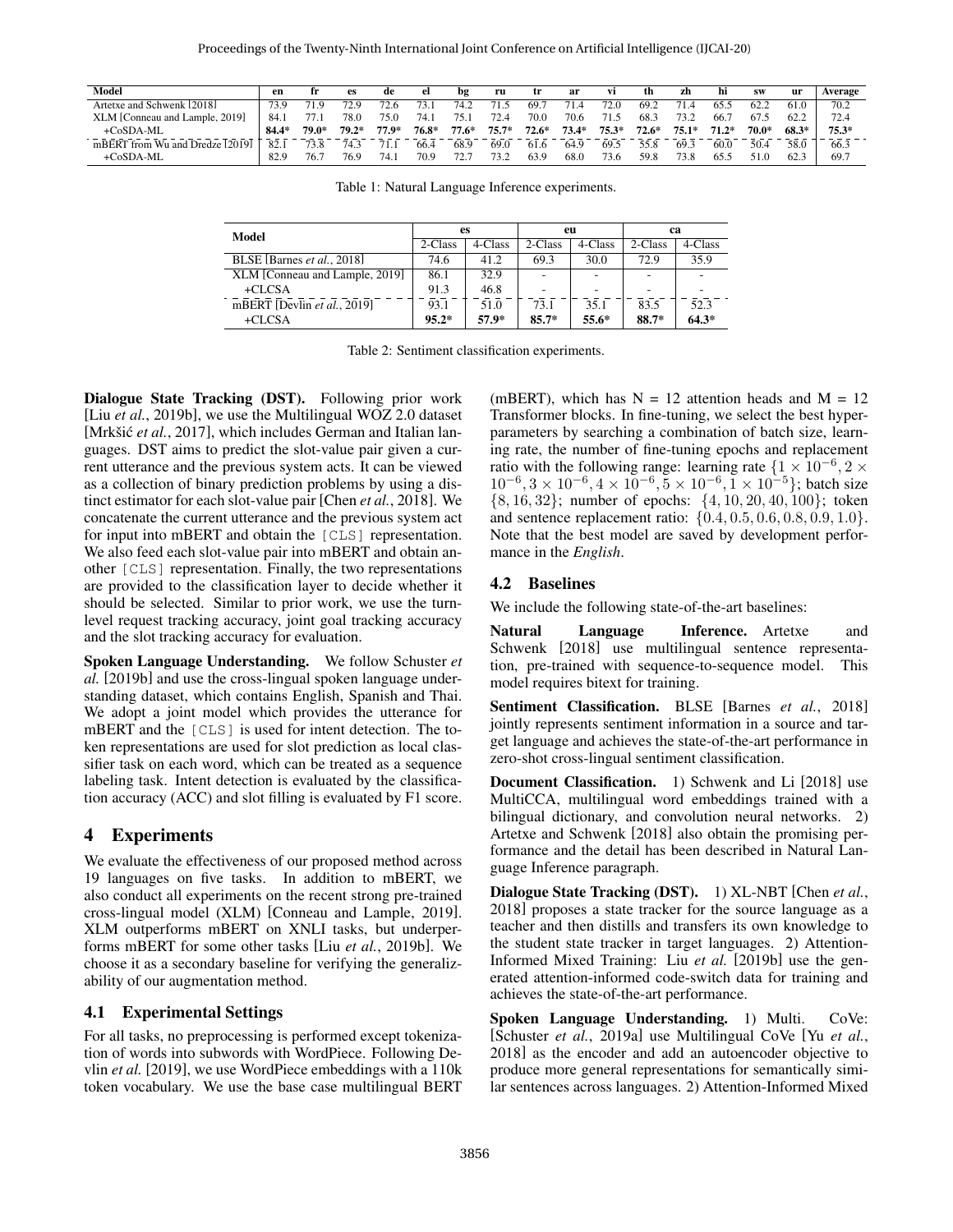<span id="page-4-0"></span>

| Model                          | en      | de      | zh      | es      | fr      | it      | 1a      | ru      | Average |
|--------------------------------|---------|---------|---------|---------|---------|---------|---------|---------|---------|
| Schwenk and Li [2018]          | 92.2    | 81.2    | 74.7    | 72.5    | 72.4    | 69.4    | 67.6    | 60.8    | 73.9    |
| Artetxe and Schwenk [2018]     | 89.9    | 84.8    | 71.9    | 77.3    | 78.0    | 69.4    | 60.3    | 67.8    | 74.9    |
| XLM [Conneau and Lample, 2019] | 94.2    | 76.8    | 46.2    | 64.0    | 70.5    |         | ٠       | 61.5    | 68.9    |
| $+CLCSA$                       | 93.4    | 81.4    | 71.1    | 73.1    | 83.7    |         | ٠       | 68.3    | 78.5    |
| mBERT [Devlin et al., 2019]    | 94.2    | 80.2    | 76.9    | 72.6    | 72.6    | 68.9    | 56.5    | 73.7    | 74.5    |
| $+CLCSA$                       | $95.2*$ | $86.3*$ | $85.5*$ | $79.2*$ | $86.7*$ | $72.6*$ | $73.7*$ | $75.1*$ | 81.8*   |

Table 3: Document classification experiments.

<span id="page-4-2"></span>

| Model                                                 |           | German          |              | Italian   |                          |              |  |
|-------------------------------------------------------|-----------|-----------------|--------------|-----------|--------------------------|--------------|--|
|                                                       | slot acc. | joint goal acc. | request acc. | slot acc. | joint goal acc.          | request acc. |  |
| $XL-NBT$ [Chen <i>et al.</i> , 2018]                  | 55.0      | 30.8            | 68.4         | 72.0      | 41.2                     | 81.2         |  |
| Attention-Informed Mixed Training [Liu et al., 2019b] | 69.5      | 32.2            | 86.3         | 69.5      | 31.4                     | 85.2         |  |
| XLM from Liu et al. [2019b]                           | 58.0      | 16.3            | 75.7         |           | $\overline{a}$           |              |  |
| $+CLCSA$                                              | 77.4      | 48.7            | 88.3         |           | $\overline{\phantom{a}}$ |              |  |
| mBERT [Devlin et al., 2019]                           | 57.6      | 15.0            | 75.3         | 54.6      | 12.6                     | 77.3         |  |
| $+CLCSA$                                              | $83.0*$   | $63.2*$         | $94.0*$      | $82.2*$   | $61.3*$                  | $94.2*$      |  |

|  |  | Table 4: Dialog State Tracking experiments. |
|--|--|---------------------------------------------|

<span id="page-4-1"></span>

| Model                                                 | <b>Spanish</b> |         | Thai        |         |  |
|-------------------------------------------------------|----------------|---------|-------------|---------|--|
|                                                       | Intent acc.    | Slot F1 | Intent acc. | Slot F1 |  |
| Multi. CoVe [Yu et al., 2018]                         | 53.9           | 19.3    | 70.7        | 35.6    |  |
| Attention-Informed Mixed Training [Liu et al., 2019b] | 86.5           | 74.4    | 70.6        | 28.5    |  |
| XLM from Liu et al. [2019b]                           | 62.3           | 42.3    | 31.6        | 7.9     |  |
| $+CLCSA$                                              | 90.3           | 69.0    | 86.7        | 34.9    |  |
| mBERT [Devlin et al., 2019]                           | 73.7           | 51.7    | 28.2        | 10.6    |  |
| + CLCSA (Static)                                      | 92.8           | 75.2    | 74.8        | 28.1    |  |
| + CLCSA                                               | 94.8*          | $80.4*$ | 76.8        | $37.3*$ |  |

Table 5: Slot filling and Intent detection experiments.

Training: Liu *[et al.](#page-7-3)* [\[2019b\]](#page-7-3) use attention to generate codeswitched sentences, achieving the current best result. The method translates only one word into each augmented sentence.

#### 4.3 Results

We perform t-test for all experiments to measure whether the results from the proposed model are significantly better than the baselines. The numbers with asterisks indicate that the improvement is significant with  $p < 0.01$ . "-" represents the absence of languages in the XLM models and we cannot report the results. Five tasks results are shown in Table [1,](#page-3-0) [2,](#page-3-1) [3,](#page-4-0) [5](#page-4-1) and [4,](#page-4-2) respectively. Across the tasks, we can observe that: 1) mBERT achieves strong performance on all zerosshot cross-lingual tasks, which demonstrates that mBERT is a surprisingly effective cross-lingual model for a wide range of NLP tasks. This is consistent with the observation of [Wu and](#page-7-6) [Dredze](#page-7-6) [\[2019\]](#page-7-6). Additionally, the XLM achieves much better performance than mBERT on XNLI and achieves the promising performance on four other tasks. 2) Our method outperforms mBERT and XLM by a large margin and achieves state-of-the-art performance on all the tasks, which demonstrates the effectiveness of our proposed method. Note that we have not reproduced the results on XNLI task of original paper because of lacking the exact best hyper-parameters, which is also mentioned on some issues on Github.<sup>[1](#page-4-3)</sup> So we run their open-source code  $2$  to obtain the results and we apply the CoSDA-ML to it with the same hyper-parameters. Besides, our method not only obtains 2.9% improvement on average score but also outperforms the reported results (Average 75.1 score) from [Conneau and Lample](#page-6-0) [\[2019\]](#page-6-0), which further demonstrates the effectiveness of our method. 3) Our method outperforms *Attention-Informed Mixed Training* in both DST and SLU tasks, which indicates that our dynamic sampling and multi-lingual code-switch data training technique are more effective for aligning representation between source and target languages than only translating one word to the target language.

#### 4.4 Analysis

Robustness. To verify the robustness of CoSDA-ML, we conduct experiments with different token replacement ratios  $\beta$  during the fine-tuning process and keep the sentence replacement ratio  $\alpha$  as 1. The results are shown in Figure [4\(](#page-5-0)a) and [4\(](#page-5-0)b). With all the values of  $\beta$ , our model consistently outperforms the state-of-the-art model (*Attention-Informed Mixed Training*) in slot filling and intent detection when  $\beta$  $> 0.7$ , which verifies the robustness of our method.

Varying Amounts of Training Data. We study the effectiveness of CoSDA-ML by varying amounts of training data. Figure [4\(](#page-5-0)c) and [4\(](#page-5-0)d) report the results of adding varying amounts of training data between *Attention-Informed Mixed Training* and our model. We have two interesting observations: 1) Our augmentation method consistently outperforms the baseline with all training data sizes, which demonstrates consistency. 2) Using only 1/10 of the training data, our

<span id="page-4-3"></span><sup>1</sup> https://github.com/facebookresearch/XLM/issues/199.

<span id="page-4-4"></span><sup>2</sup> https://github.com/facebookresearch/XLM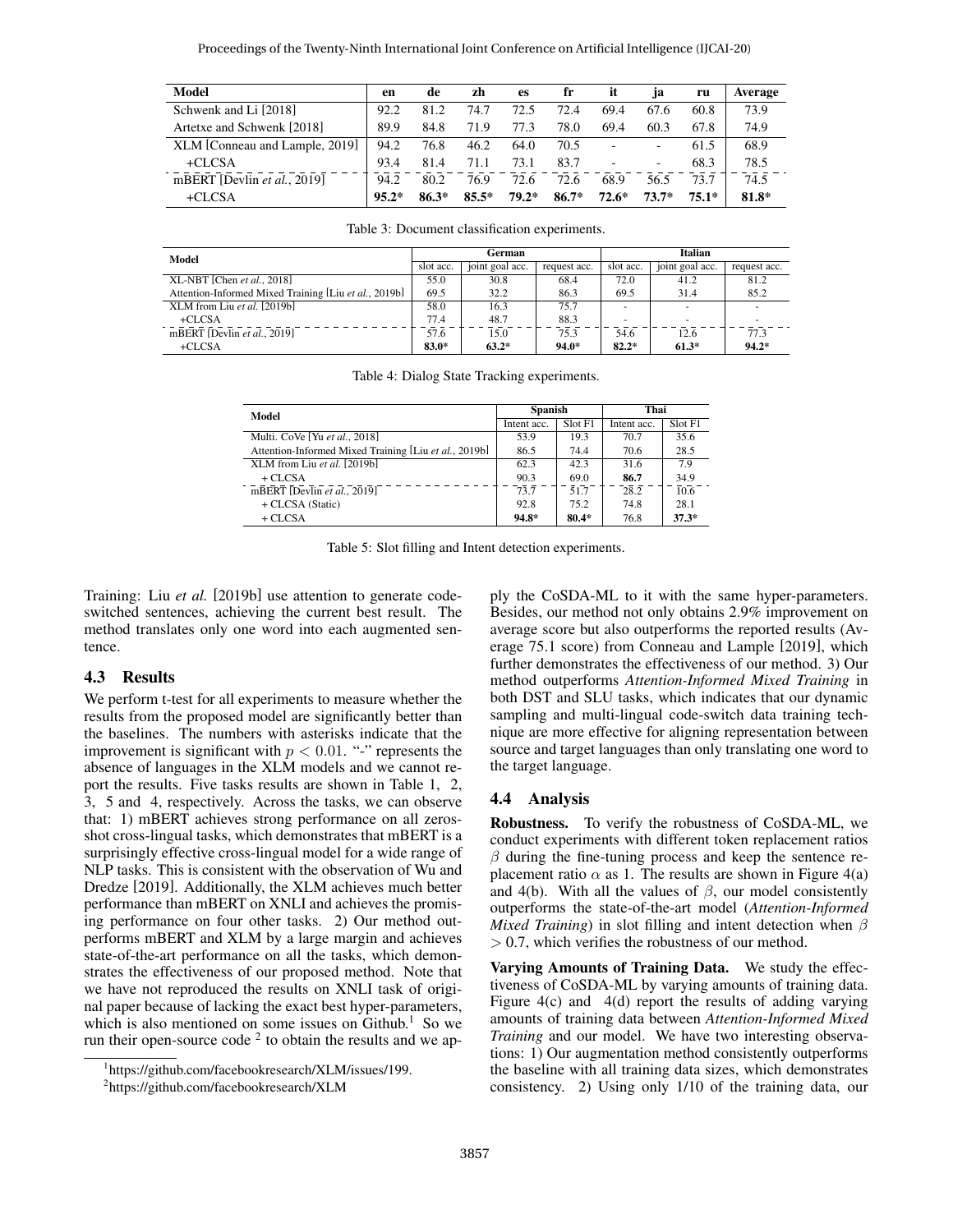<span id="page-5-0"></span>

Figure 4: Comparison between our model (solid lines) and Attention-Informed Mixed Training (Att.) model (dashed lines). Results with different  $\beta$  in (a) and (b) and different subset size of training data in (c) and (d). In (c) and (d), it's worth that the dashline denotes Att. performance with 100% training data and the solid line represents our model performance by varying the proportion training data size.

<span id="page-5-1"></span>

Figure 5: t-SNE visualization of sentences vector space from mBERT (a) and with our CoSDA-ML method (b). The different color represents different languages and the dots in the same color denotes sentence representation with same intent.

approach performs better than the *Attention-Informed Mixed Training* using 100% of the training data, demonstrating that our approach is particularly useful when we only access to small amounts of training data.

Effectiveness of Dynamic Sampling. To verify the effectiveness of our proposed dynamic augmentation mechanism, we make comparison with *static* augmentation method, in which we adopt Algorithm [1](#page-2-3) to obtain augmented multilingual code-switch training data once for all the batches. The results are shown in the *static* row of Table [5](#page-4-1) . We find that the dynamic method outperforms the *static* method in all the tasks. We attribute this to the fact that the dynamic mechanism can generate more varying code-switched multi-lingual data within the batch training process while *static* method can only augment one time of origin training data. Dynamic sampling allows the model to align more words representation closer in multiple languages.

Visualization. In order to see whether our framework aligns the representation between the source language and all the target languages, we select three intents with 100 sentences respectively and obtain their sentence vector [CLS] to visualize between our method with mBERT. The mBERT results are shown in Figure [5\(](#page-5-1)a). We can see that there is

<span id="page-5-2"></span>

Figure 6: Evaluation result based on BiLSTM.

nearly no overlap between different languages, which shows that the distance of the representations of different languages with the same intent is distant. In contrast, the representations from our CoSDA-ML fine-tuned model in Figure [5](#page-5-1) (b) in different languages become closer and overlap with each other, which further demonstrates that our method effectively and successfully aligns representations of different languages closer.

CoSDA-ML with BiLSTM. A natural question that arises is whether our augmentation method is effective for a general encoder in addition to Transformer. To investigate the question, we replace mBERT with BiLSTM and keep other components the same. BiLSTM does not include any information pre-trained over Wikipedia pages of multiple languages. We conduct experiments on top of BiLSTM to better verify whether our method strongly depends on the pretrained model. The results are shown in Figure [6.](#page-5-2) We can see that our framework outperforms BiLSTM in all metrics in all languages, which further demonstrates that our augmentation method is not only effective on top of mBERT but also can work on a general encoder.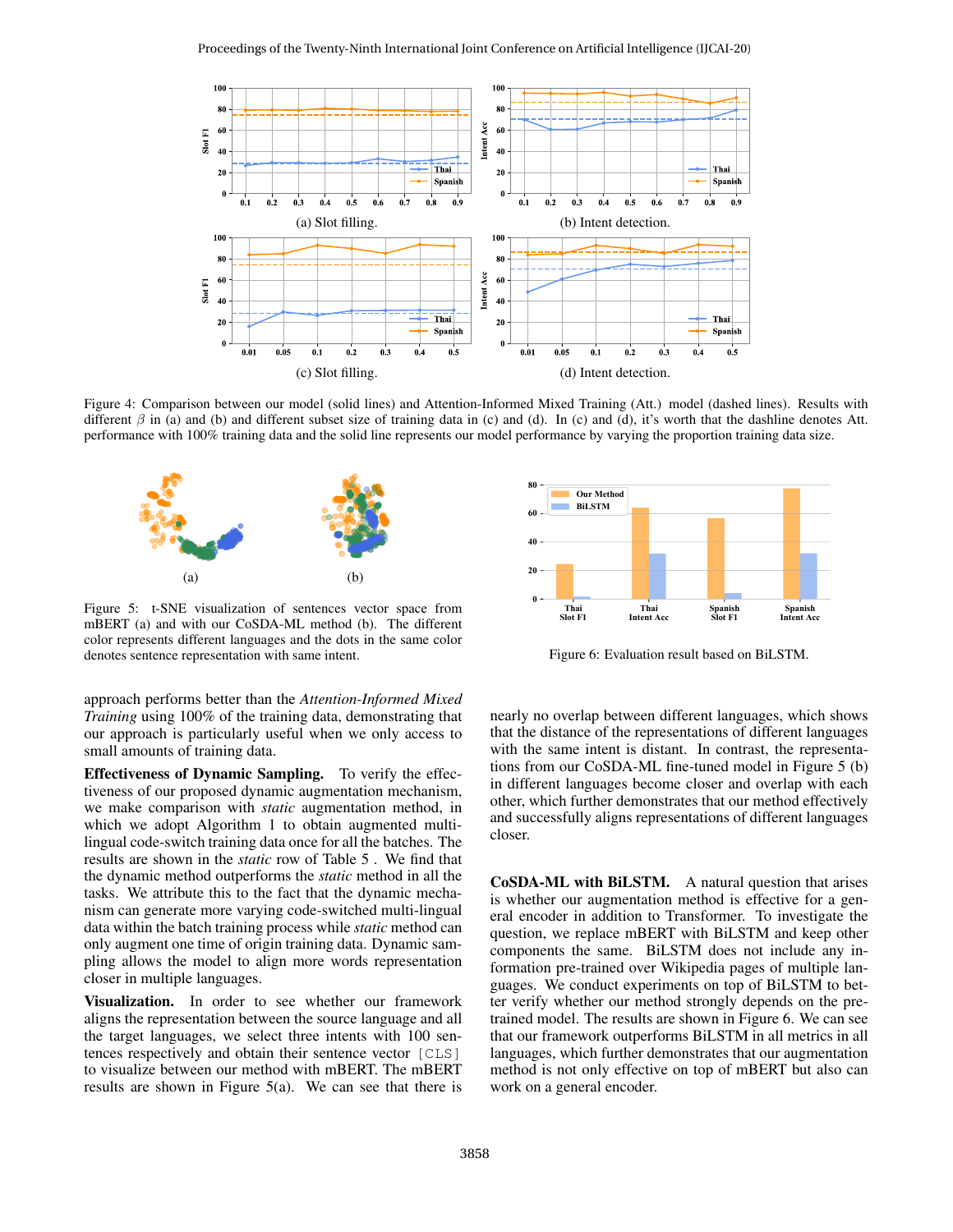## 5 Related Work

Zero-shot Cross-lingual Transfer. The main strands of work focused on learning *cross-lingual word embeddings*. [Ruder](#page-7-1) *et al.* [\[2017\]](#page-7-1) surveyed methods [\[Klementiev](#page-6-8) *et al.*, [2012;](#page-6-8) Kočiský *et al.*, 2014; Guo *et al.*[, 2016\]](#page-6-10) for learning cross-lingual word embeddings by either joint training or post-training mappings of monolingual embeddings. [Xing](#page-7-11) *et [al.](#page-7-11)* [\[2015\]](#page-7-11), [Lample](#page-6-3) *et al.* [\[2018\]](#page-6-3) and [Chen and Cardie](#page-6-11) [\[2018\]](#page-6-11) proposed to take pre-trained monolingual word embeddings of different languages as input, aligning them into a shared semantic space. Our work follows in the recent line of cross-lingual contextualized embedding methods [\[Huang](#page-6-1) *et al.*[, 2019;](#page-6-1) [Devlin](#page-6-2) *et al.*, 2019; [Wu and Dredze, 2019;](#page-7-6) [Conneau](#page-6-0) [and Lample, 2019;](#page-6-0) [Artetxe](#page-6-12) *et al.*, 2019], which are trained using masked language modeling or other auxiliary pre-training tasks to encourage representation in source and target language space closer, achieving state-of-the-art performance on a variety of zero-shot cross-lingual NLP tasks. We propose a data augmentation framework to dynamically construct multi-lingual code-switching data for training, which encourages model implicitly to align similar words in different languages into the same space.

Data Augmentation. Recently, some augmentation methods have been successfully applied in the cross-lingual setting. Liu *[et al.](#page-7-3)* [\[2019b\]](#page-7-3) proposed an attention mechanism to select the most important word to translate into the target language for training. In contrast, our framework can augment data dynamically in each epoch to encourage the model to align the representation in different languages, and can generate multiple languages code-switch data making training once and directly testing for all languages multiple times. [Zhang](#page-7-12) *[et al.](#page-7-12)* [\[2019\]](#page-7-12) proposed using code-mixing to perform the syntactic transfer in dependency parsing. However, they need a high-accuracy translator to obtain multiple language data which can be difficult to train for low-resource language. In contrast, our method uses the existing bilingual dictionaries, which can be more practical and useful.

## 6 Conclusion

We proposed an augmentation framework to generate multilingual code-switching data to fine-tune mBERT for aligning representations from source and multiple target languages. Experiments on five tasks show that our method consistently and significantly outperforms mBERT and XLM baselines. In addition, our method is flexible and can be used to fine-tune all base encoder models. Future work includes the application of CoSDA-ML on the task of multi-lingual language modeling task, so that a more general version of the multi-lingual contextual embedding can be investigated.

## Acknowledgements

This work was supported by the National Natural Science Foundation of China (NSFC) via grant 61976072, 61632011 and 61772153. Besides, this work also faxed the support via Westlake-BrightDreams Robotics research grant. We thank Yijia Liu for the helpful discussion and anonymous reviewers for the insightful comments. Wanxiang Che and Yue Zhang are the corresponding author.

## References

- <span id="page-6-6"></span>[Artetxe and Schwenk, 2018] Mikel Artetxe and Holger Schwenk. Massively multilingual sentence embeddings for zero-shot cross-lingual transfer and beyond. *arXiv preprint arXiv:1812.10464*, 2018.
- <span id="page-6-12"></span>[Artetxe *et al.*, 2019] Mikel Artetxe, Sebastian Ruder, and Dani Yogatama. On the cross-lingual transferability of monolingual representations. *arXiv preprint arXiv:1910.11856*, 2019.
- <span id="page-6-5"></span>[Barnes *et al.*, 2018] Jeremy Barnes, Roman Klinger, and Sabine Schulte im Walde. Bilingual sentiment embeddings: Joint projection of sentiment across languages. In *Proc. of ACL*, pages 2483–2493, Melbourne, Australia, July 2018. Association for Computational Linguistics.
- <span id="page-6-11"></span>[Chen and Cardie, 2018] Xilun Chen and Claire Cardie. Unsupervised multilingual word embeddings. *arXiv preprint arXiv:1808.08933*, 2018.
- <span id="page-6-7"></span>[Chen *et al.*, 2018] Wenhu Chen, Jianshu Chen, Yu Su, Xin Wang, Dong Yu, Xifeng Yan, and William Yang Wang. XL-NBT: A cross-lingual neural belief tracking framework. In *Proc. of EMNLP*, October-November 2018.
- <span id="page-6-0"></span>[Conneau and Lample, 2019] Alexis Conneau and Guillaume Lample. Cross-lingual language model pretraining. In *Advances in Neural Information Processing Systems*, pages 7057–7067, 2019.
- <span id="page-6-4"></span>[Conneau *et al.*, 2018] Alexis Conneau, Ruty Rinott, Guillaume Lample, Adina Williams, Samuel Bowman, Holger Schwenk, and Veselin Stoyanov. XNLI: Evaluating crosslingual sentence representations. In *Proc. of EMNLP*, 2018.
- <span id="page-6-2"></span>[Devlin *et al.*, 2019] Jacob Devlin, Ming-Wei Chang, Kenton Lee, and Kristina Toutanova. BERT: Pre-training of deep bidirectional transformers for language understanding. In *Proc. of NAACL*, 2019.
- <span id="page-6-10"></span>[Guo *et al.*, 2016] Jiang Guo, Wanxiang Che, David Yarowsky, Haifeng Wang, and Ting Liu. A representation learning framework for multi-source transfer parsing. In *Proc. of AAAI*, 2016.
- <span id="page-6-1"></span>[Huang *et al.*, 2019] Haoyang Huang, Yaobo Liang, Nan Duan, Ming Gong, Linjun Shou, Daxin Jiang, and Ming Zhou. Unicoder: A universal language encoder by pretraining with multiple cross-lingual tasks. In *Proc. of EMNLP*, November 2019.
- <span id="page-6-8"></span>[Klementiev *et al.*, 2012] Alexandre Klementiev, Ivan Titov, and Binod Bhattarai. Inducing crosslingual distributed representations of words. In *Proc. of COLING*, 2012.
- <span id="page-6-9"></span>[Kočiský et al., 2014] Tomáš Kočiský, Karl Moritz Hermann, and Phil Blunsom. Learning bilingual word representations by marginalizing alignments. In *Proc. of ACL*, June 2014.
- <span id="page-6-3"></span>[Lample *et al.*, 2018] Guillaume Lample, Alexis Conneau, Marc'Aurelio Ranzato, Ludovic Denoyer, and Hervé Jégou. Word translation without parallel data. In *International Conference on Learning Representations*, 2018.